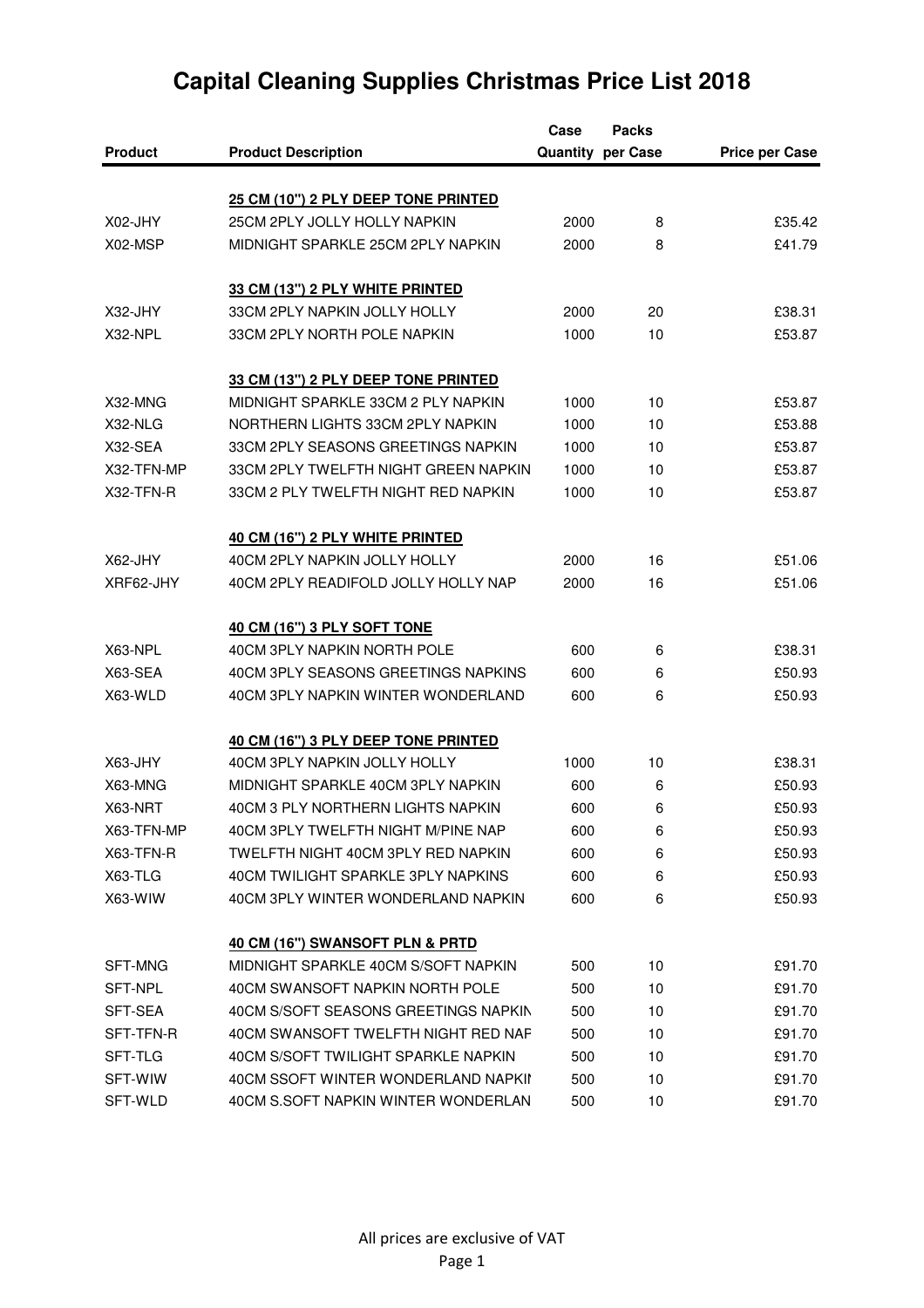|                   |                                       | Case         | <b>Packs</b>             |                       |
|-------------------|---------------------------------------|--------------|--------------------------|-----------------------|
| <b>Product</b>    | <b>Product Description</b>            |              | <b>Quantity per Case</b> | <b>Price per Case</b> |
|                   | <b>PAPER SLIP COVERS</b>              |              |                          |                       |
| SC36-JHY          | 88CM JOLLY HOLLY EMBOSSED PAPER SLIP  | 250          | 10                       | £60.35                |
|                   |                                       |              |                          |                       |
|                   | <b>SWANSOFT SLIP COVERS</b>           |              |                          |                       |
| SFT-SC-SEA        | SSOFT SEASONS GREETINGS 90CM S/COVE   | 100          | 4                        | £91.40                |
| SFTSCTFN-R        | TWELFTH NIGHT 90CM SSOFT SLIPCOVER    | 100          | 4                        | £91.40                |
| SFT-SC-WIW        | 90CM SSOFT WINTER WONDERLAND S/COVI   | 100          | 4                        | £91.40                |
| SFT-SC-WLD        | 90CM WINTER WONDERLAND SOFTS/COVEF    | 100          | 4                        | £91.40                |
|                   | <b>SWANSOFT TABLE COVERS</b>          |              |                          |                       |
| SFT-TC-MNG        | 120CM SSOFT MIDNIGHT SPARKLE T/COVER  | 50           | 5                        | £118.22               |
| SFT-TC-NPL        | 120CM NORTH POLE S/SOFT TABLECOVER    | 50           | 5                        | £118.07               |
| SFT-TC-SEA        | 120CM S/SOFT SEASONS GREETINGS T/CVR  | 50           | 5                        | £118.07               |
| SFT-TC-WIW        | 120CM SSOFT WINTER WONDERLAND T/CVF   | 50           | 5                        | £118.22               |
| SFT-TC-WLD        | 120CM WINTER WONDERLAND SFT T/COVEF   | 50           | 5                        | £118.22               |
|                   | <b>SWANSILK SLIP COVERS</b>           |              |                          |                       |
| <b>SLKSCJHY</b>   | 90CM JOLLY HOLLY SWANSILK SLIPCOVER   | 100          | 4                        | £72.42                |
| <b>SLKSCMNG</b>   | MIDNIGHT SPARKLE 90CM SSILK S/COVER   | 100          | 4                        | £87.74                |
| <b>SLKSCTFN-R</b> | TWELFTH NIGHT 90CM SILK SLIPCOVER     | 100          | 4                        | £87.74                |
|                   | <b>SWANSILK TABLE COVERS</b>          |              |                          |                       |
| <b>SLKTCJHY</b>   | 120CM SSILK TABLE COVER JOLLY HOLLY   | 50           | 5                        | £72.42                |
| <b>SLKTCTFN-R</b> | TWELFTH NIGHT 120CM SSILK T/COVER     | 50           | 5                        | £82.61                |
|                   | <b>SWANSOFT TABLERUNNERS</b>          |              |                          |                       |
| <b>TABRUN-CWG</b> | WINTER GREETINGS TABLERUNNER          | 6            | 6                        | £75.69                |
| <b>TABRUN-GOL</b> | <b>GOLD TABLERUNNER</b>               | 6            | 6                        | £54.06                |
| <b>TABRUN-RFG</b> | <b>FESTIVE GREETINGS TABLERUNNER</b>  | 6            | 6                        | £75.69                |
| <b>TABRUN-SIL</b> | SILVER TABLERUNNER                    | 6            | 6                        | £54.06                |
|                   | PAPER BANQUETING ROLLS                |              |                          |                       |
| BR25-JHY          | EMBOSSED PAPER B/ROLL JOLLY HOLLY     | $\mathbf{2}$ | $\overline{2}$           | £30.38                |
|                   | <b>SWANSOFT BANQUETING ROLLS</b>      |              |                          |                       |
| SFT-BR-MNG        | 120 CMX40M SSOFT MIDNIGHT SPARKLE B/R | 1.           | 1                        | £82.73                |
| SFT-BR-NPL        | 120CM X 40M NORTH POLE S/SOFT B/ROLL  | 1.           | 1                        | £82.73                |
| SFT-BR-SEA        | 120 CMX40M SSOFT SEASONS GREETINGS B  | 1.           | 1                        | £82.73                |
| SFT-BR-WIW        | 120 CMX40M SFT WINTER WONDERLAND B/R  | 1            | 1                        | £82.73                |
|                   | <b>SWANSILK BANQUETING ROLLS</b>      |              |                          |                       |
| <b>SLKBRJHY</b>   | 120 CMX40M SILK B/ROLL JOLLY HOLLY    | 1.           | 1                        | £53.09                |
| SLKBRTFN-R        | TWELFTH NIGHT 120CM SSILK B/ROLL      | 1.           | 1                        | £57.11                |
|                   | <b>PAPER TRAY MATS</b>                |              |                          |                       |
| PPM-JHY           | <b>JOLLY HOLLY PAPER PLACE MATS</b>   | 1000         | 5                        | £53.09                |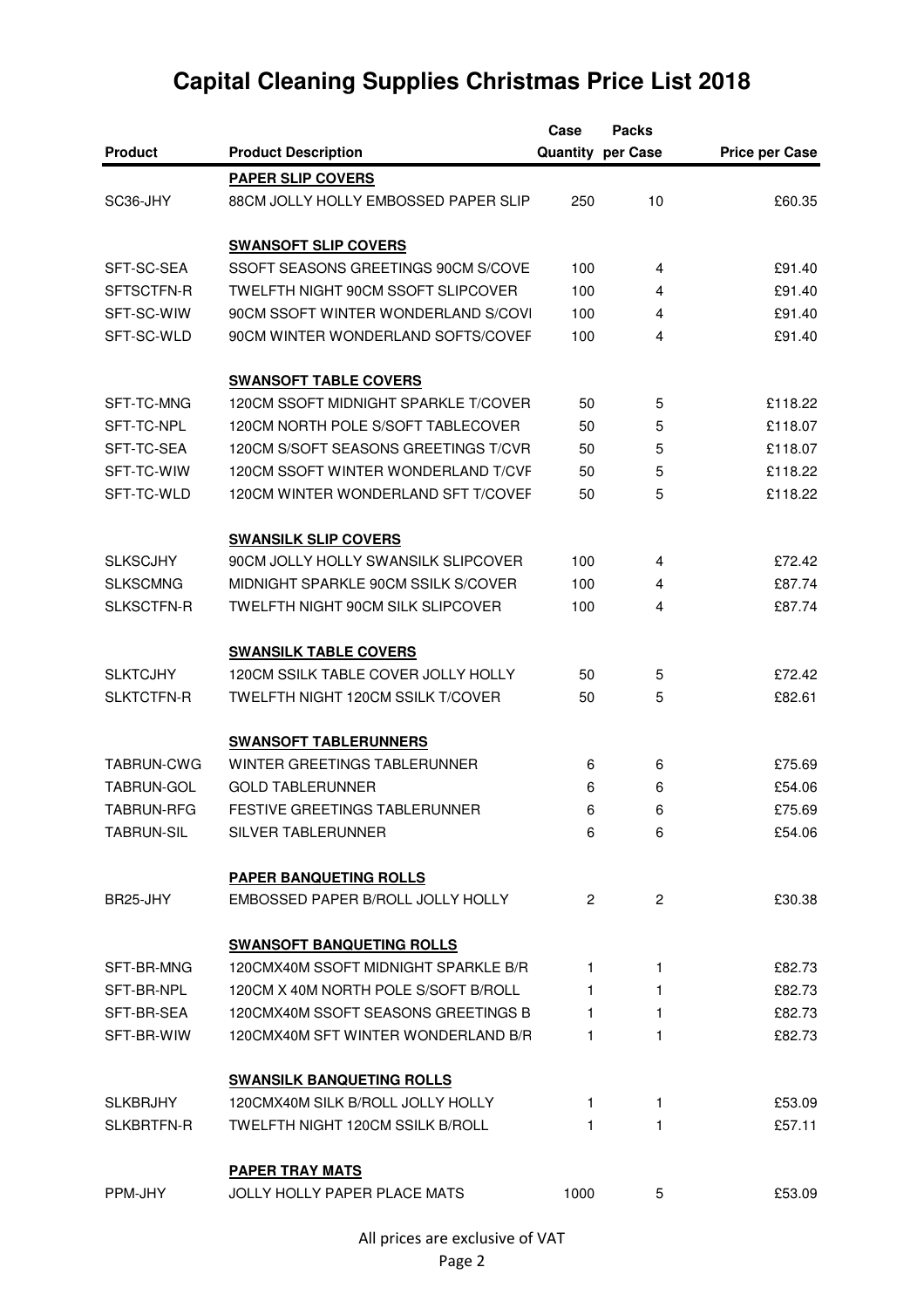|                |                                      | Case | <b>Packs</b>             |                       |
|----------------|--------------------------------------|------|--------------------------|-----------------------|
| <b>Product</b> | <b>Product Description</b>           |      | <b>Quantity per Case</b> | <b>Price per Case</b> |
|                | 9" PARTY CRACKERS                    |      |                          |                       |
| C1009STA-A     | 9" RED & GREEN STARS                 | 100  | 1                        | £24.35                |
|                |                                      |      |                          |                       |
|                | <b>10" PARTY CRACKERS</b>            |      |                          |                       |
| C1000FWH-A     | 10" FESTIVE WISHES A CONTENT CRACKER | 100  | 1                        | £26.93                |
| C1000JHY-A     | 10" JOLLY HOLLY CRACKER              | 100  | 1                        | £26.93                |
| C500-FWH-A     | 10" FESTIVE WISHES A CONTENT CRACKER | 50   | 1                        | £14.58                |
| C500-JHY-A     | 10" JOLLY HOLLY CRACKER              | 50   | 1                        | £14.58                |
|                | <b>11" CRACKERS</b>                  |      |                          |                       |
| C1001FST-G     | 11" FESTIVE STAR G CONTENT CRACKER   | 100  | 1                        | £37.01                |
| C1001GHW-G     | 11" GOLD HOLLY SWIRL G CONTENT       | 100  | 1                        | £37.01                |
| C1001HLL-G     | 11"HOLLY BERRY CRACKER G CONTENT     | 100  | 1                        | £37.01                |
| C1001MSL-G     | 11" MIDNIGHT SPARKLE G CONTENT       | 100  | 1                        | £37.01                |
| C1001NLI-G     | 11" NORTHERN LIGHTS G CONTENT        | 100  | 1                        | £37.01                |
| C1001SBG-G     | 11" SNAP BANG G CONTENT CRACKER      | 100  | 1                        | £37.01                |
| C1001SHW-G     | 11" SILVER HOLLY SWIRL G CONTENT     | 100  | 1                        | £37.01                |
| C1001TNT-G     | 11" TWELFTH NIGHT G CONTENT          | 100  | 1                        | £37.01                |
| C1001WWD-G     | 11" WINTER WONDERLAND G CONTENT      | 100  | 1                        | £37.01                |
| C501-FST-G     | 11" FESTIVE STAR G CONTENT CRACKER   | 50   | 1                        | £19.52                |
| C501-GHW-G     | 11" GOLD HOLLY SWIRL G CONTENT       | 50   | 1                        | £19.52                |
| C501-HLL-G     | 11" HOLLY BERRY CRACKER G CONTENT    | 50   | 1                        | £19.52                |
| C501-LAL-G     | <b>11" LAPLAND CRACKER</b>           | 50   | 1                        | £19.52                |
| C501-MSL-G     | 11" MIDNIGHT SPARKLE G CONTENT       | 50   | 1                        | £19.52                |
| C501-NLI-G     | 11" NORTHERN LIGHTS G CONTENT        | 50   | 1                        | £19.52                |
| C501-SBG-G     | 11" SNAP BANG G CONTENT CRACKER      | 50   | 1                        | £19.52                |
| C501-SHW-G     | 11" SILVER HOLLY SWIRL G CONTENT     | 50   | 1                        | £19.52                |
| C501-TNT-G     | 11" TWELFTH NIGHT G CONTENT          | 50   | 1                        | £19.52                |
| C501-WWD-G     | 11" WINTER WONDERLAND G CONTENT      | 50   | 1                        | £19.52                |
|                |                                      |      |                          |                       |
|                | <b>12" CRACKERS</b>                  |      |                          |                       |
| C502-CTG-N     | 12" CHRISTMAS TIDINGS N CONTENT      | 50   | 1                        | £38.22                |
| C502DKH-QL     | 12" DECK THE HALLS OL CONTENT        | 50   | 1                        | £48.66                |
| C502-GSH-U     | 12" GOLD SILHOUETTE U CONTENT        | 50   | 1                        | £61.43                |
| C502-GSS-N     | 12" GOLD SHOOTING STAR N CONTENT     | 50   | 1                        | £38.22                |
| C502-GTU-L     | 12" GOLD TEXTURED STARS CRACKER      | 50   | 1                        | £31.52                |
| C502-GWH-L     | 12" GOLD CHRISTMAS WISHES L CONTENT  | 50   | 1                        | £31.52                |
| C502-MNG-N     | 12" MIDNIGHT SPARKLE N CONTENT       | 50   | 1                        | £38.22                |
| C502-NRT-L     | 12" NORTHERN LIGHTS L CONTENT        | 50   | 1                        | £31.52                |
| C502-SEA-L     | 12" SEASONS GREETINGS L CONTENT      | 50   | 1                        | £31.52                |
| C502-SGE-O     | 12" SEASONS GREETINGS O CONTENT      | 50   | 1                        | £52.76                |
| C502-SSH-U     | 12" SILVER SILHOUETTE U CONTENT      | 50   | 1                        | £61.43                |
| C502-SSS-N     | 12" SILVER SHOOTING STAR N CONTENT   | 50   | 1                        | £38.22                |
| C502-SWH-L     | 12" SILVER CHRISTMAS WISHES L CONT.  | 50   | 1                        | £31.52                |
| C502-TFN-L     | 12"TWELFTH NIGHT L CONTENT CRACKER   | 50   | 1                        | £31.52                |
| C502-TLG-N     | 12" TWILIGHT SPARKLE N CONTENT       | 50   | 1                        | £38.22                |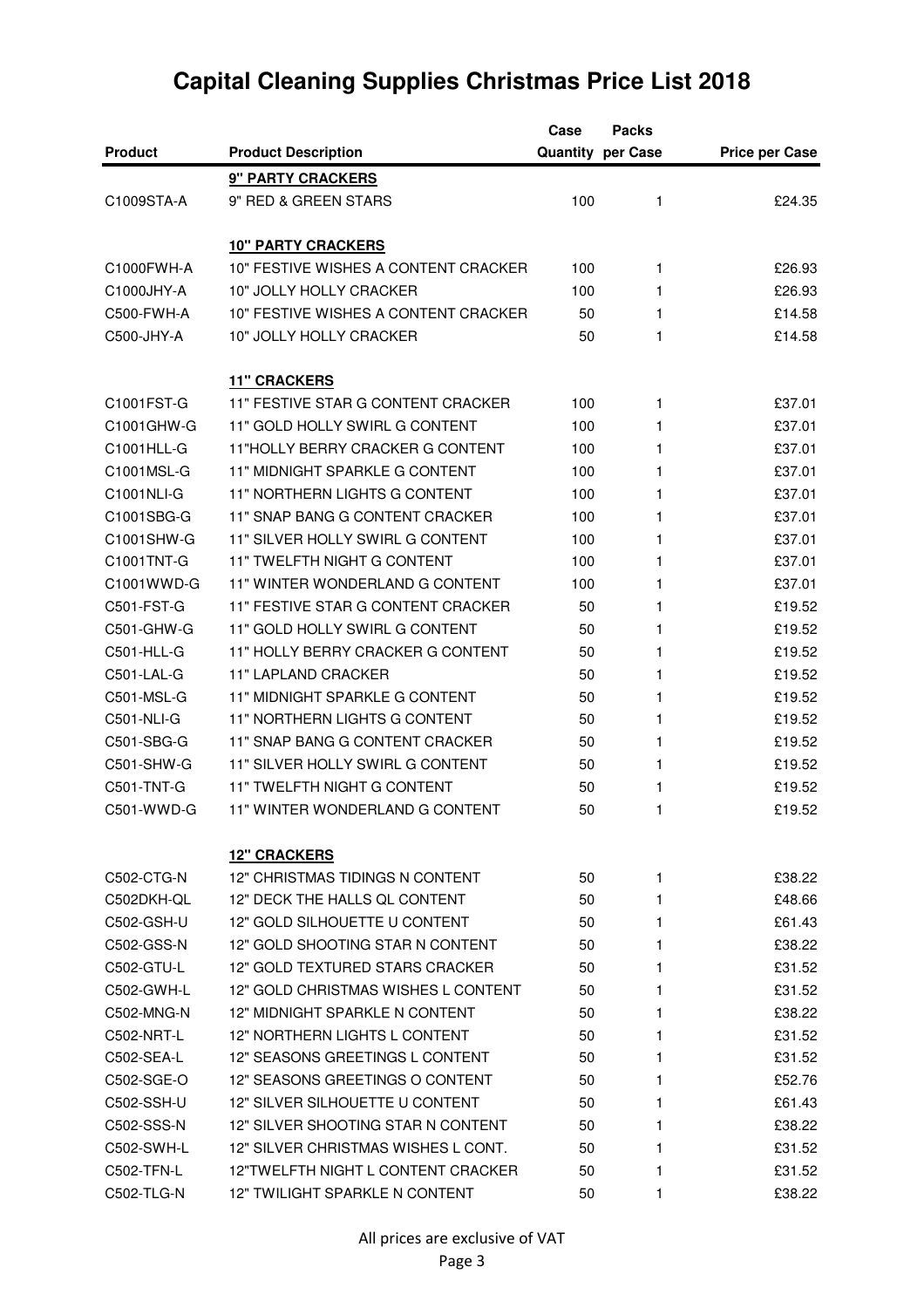|                   |                                       | Case | <b>Packs</b>             |                       |
|-------------------|---------------------------------------|------|--------------------------|-----------------------|
| <b>Product</b>    | <b>Product Description</b>            |      | <b>Quantity per Case</b> | <b>Price per Case</b> |
|                   | <b>12" CRACKERS</b>                   |      |                          |                       |
| C502-TTW-N        | <b>12" TARTAN TWIST CRACKER</b>       | 50   | 1                        | £38.22                |
| C502-WBR-N        | 12" WINTERBERRY N CONTENT             | 50   | 1                        | £38.22                |
| C502-WIW-N        | 12" WINTER WONDERLAND N CONTENT       | 50   | 1                        | £38.22                |
| C502-WST-L        | 12" WINTER STAG L CONTENT CRACKER     | 50   | 1                        | £31.52                |
| C502-YBL-O        | 12" YULE BLUSH O CONTENT CRACKER      | 50   | 1                        | £52.76                |
| C503-RCD-O        | 13" RED CHRISTMAS DREAM O CONTENT     | 50   | 1                        | £54.62                |
| C702-CSP-G        | 12" CHRISTMAS SCRIPT CRACKER          | 70   | 1                        | £29.67                |
|                   | <b>13" CRACKERS</b>                   |      |                          |                       |
| C503-SCD-O        | 13" SILVER CHRISTMAS DREAM O CONTENT  | 50   | 1                        | £54.62                |
|                   | <b>14" CRACKERS</b>                   |      |                          |                       |
| C244-ATG-X        | 14" ALL THAT GLITTERS X CONTENT       | 24   | 1                        | £57.48                |
| C244CCGT-X        | 14" CREAM CHRISTMAS GIFT X CONTENT    | 24   | 1                        | £57.48                |
| C244-CWI-X        | <b>14" CHRISTMAS WISHES</b>           | 24   | 1                        | £57.48                |
| C244-GFD-X        | 14" GOLD FLITTERED STRIPE X CONTENT   | 24   | 1                        | £57.48                |
| C244-GVL-X        | 14" GOLD VELVET CRACKER X CONTENT     | 24   | 1                        | £57.48                |
| C244MCGT-X        | 14" MIDNIGHT CHRISTMAS GIFT X CONT.   | 24   | 1                        | £57.48                |
| C244-SEL-X        | 14" WINDSOR X CONTENT                 | 24   | 1                        | £57.48                |
| C244-SFD-X        | 14" SILVER FLITTERED STRIPE X CONT.   | 24   | 1                        | £57.48                |
| C244-SKL-X        | 14" SILVER SPARKLES CRACKER X CONTEN' | 24   | 1                        | £57.48                |
|                   | <b>PARTY HATS AND MASKS - BI</b>      |      |                          |                       |
| <b>PETITE</b>     | PETITE PARTY HATS                     | 144  | 1                        | £30.54                |
| <b>PREMGOLHAT</b> | PREMIERE GOLD ADULT PARTY HATS        | 50   | 1                        | £44.54                |
| PREMGSHHAT        | PREMIER HOLOG ADULT PARTY HATS        | 50   | 1                        | £49.49                |
| PREMMULHAT        | PREM MULTI COLOURED ADULT PARTY HAT:  | 50   | 1                        | £44.54                |
| <b>PREMSVRHAT</b> | PREMIER SILVER ADULT PARTY HATS       | 50   | 1                        | £44.54                |
| <b>RIALTO</b>     | RIALTO ADULT PARTY HATS               | 72   | 1                        | £33.68                |
| <b>RIALTOHOBL</b> | SILVER & BLACK HOLOG ADULT PARTY HATS | 72   | 1                        | £33.68                |
| <b>RIALTOHOLO</b> | RIALTO HOLOGRAPHIC ADULT PARTY HATS   | 72   | 1                        | £37.47                |
| <b>STARSHINE</b>  | STARSHINE ADULT PARTY HATS            | 144  | 1                        | £48.44                |